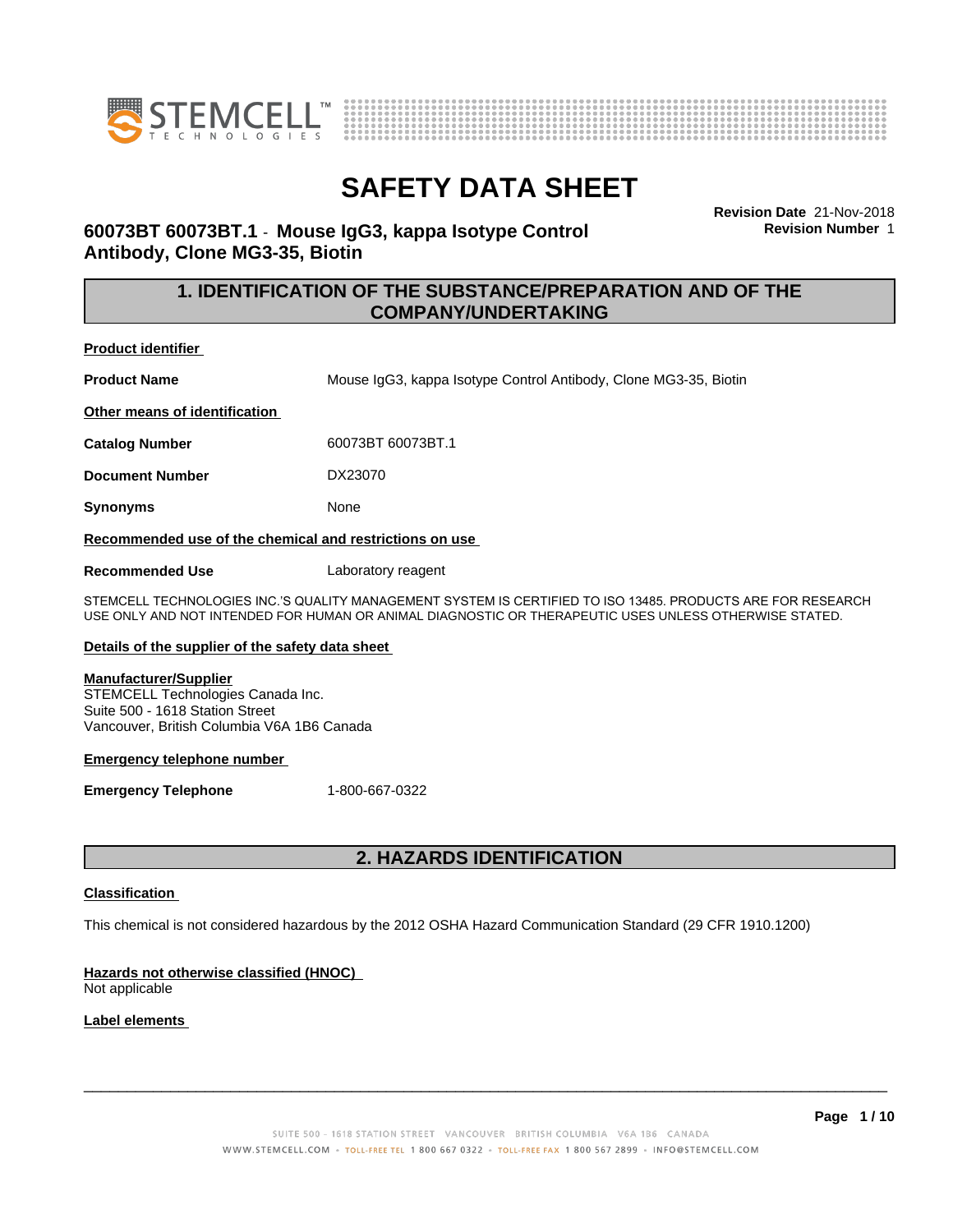



## \_\_\_\_\_\_\_\_\_\_\_\_\_\_\_\_\_\_\_\_\_\_\_\_\_\_\_\_\_\_\_\_\_\_\_\_\_\_\_\_\_\_\_\_\_\_\_\_\_\_\_\_\_\_\_\_\_\_\_\_\_\_\_\_\_\_\_\_\_\_\_\_\_\_\_\_\_\_\_\_\_\_\_\_\_\_\_\_\_\_\_\_\_ **Revision Date** 21-Nov-2018 **60073BT 60073BT.1** - **Mouse IgG3, kappa Isotype Control Antibody, Clone MG3-35, Biotin**

**Revision Number** 1



**Other Information**

Not applicable

**Unknown acute toxicity** 0 % of the mixture consists of ingredient(s) of unknown toxicity

0 % of the mixture consists of ingredient(s) of unknown acute oral toxicity

0 % of the mixture consists of ingredient(s) of unknown acute dermal toxicity

0 % of the mixture consists of ingredient(s) of unknown acute inhalation toxicity (gas)

0 % of the mixture consists of ingredient(s) of unknown acute inhalation toxicity (vapor)

0 % of the mixture consists of ingredient(s) of unknown acute inhalation toxicity (dust/mist)

## **3. COMPOSITION/INFORMATION ON INGREDIENTS**

## **Substance**

Not applicable.

### **Mixture**

Not a hazardous substance or mixture according to the Globally Harmonized System (GHS)

\*The exact percentage (concentration) of composition has been withheld as a trade secret.

## **4. FIRST AID MEASURES**

## **Description of first aid measures**

**Inhalation** Remove to fresh air.

**Eye contact Rinse thoroughly with plenty of water for at least 15 minutes, lifting lower and upper eyelids.** Consult a physician.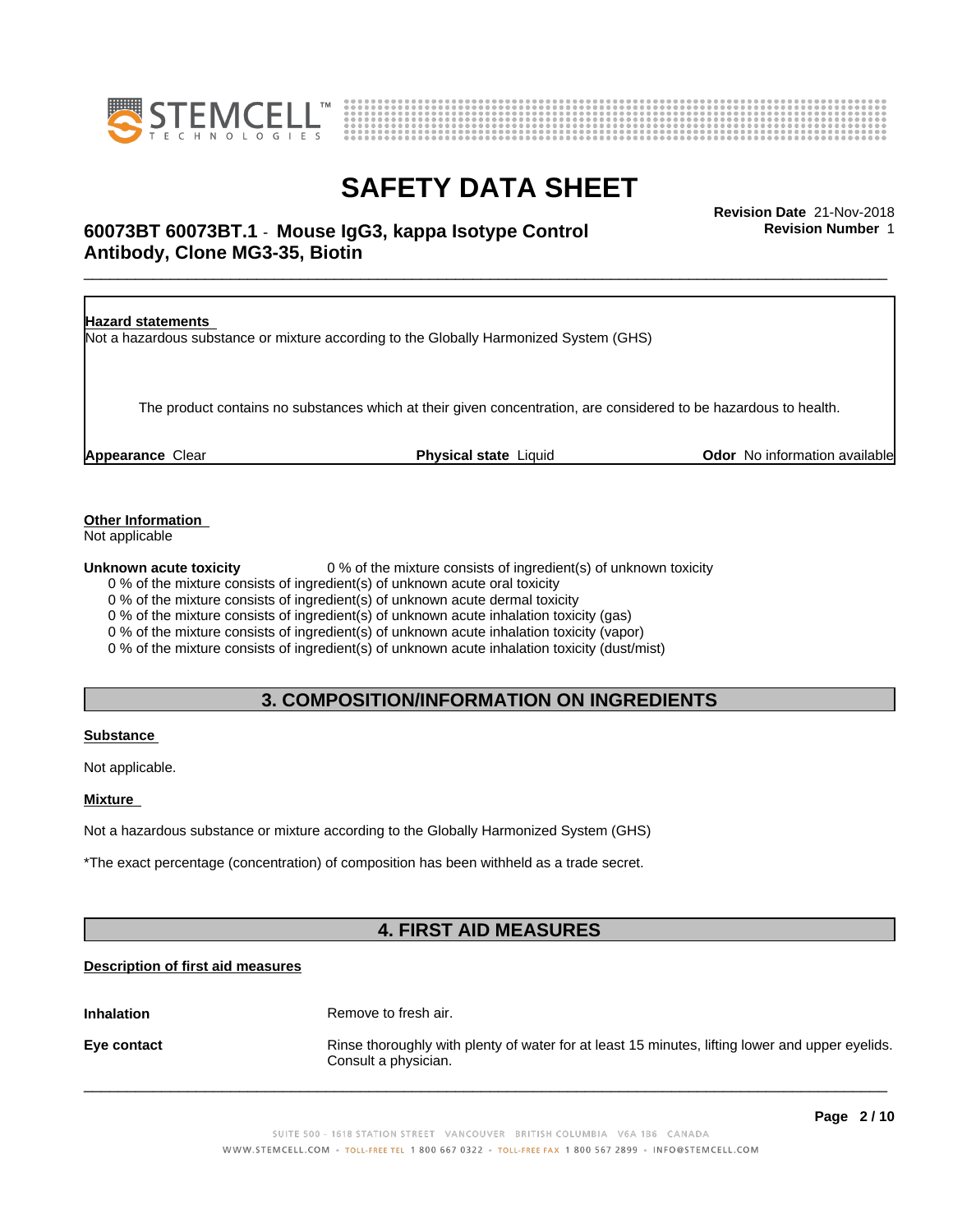



**Revision Number** 1

## \_\_\_\_\_\_\_\_\_\_\_\_\_\_\_\_\_\_\_\_\_\_\_\_\_\_\_\_\_\_\_\_\_\_\_\_\_\_\_\_\_\_\_\_\_\_\_\_\_\_\_\_\_\_\_\_\_\_\_\_\_\_\_\_\_\_\_\_\_\_\_\_\_\_\_\_\_\_\_\_\_\_\_\_\_\_\_\_\_\_\_\_\_ **Revision Date** 21-Nov-2018 **60073BT 60073BT.1** - **Mouse IgG3, kappa Isotype Control Antibody, Clone MG3-35, Biotin**

| <b>Skin contact</b>                                                                                              | Wash skin with soap and water.                                                                                                        |  |  |
|------------------------------------------------------------------------------------------------------------------|---------------------------------------------------------------------------------------------------------------------------------------|--|--|
| Ingestion                                                                                                        | Clean mouth with water and drink afterwards plenty of water.                                                                          |  |  |
| Most important symptoms and effects, both acute and delayed                                                      |                                                                                                                                       |  |  |
| <b>Symptoms</b>                                                                                                  | No information available.                                                                                                             |  |  |
|                                                                                                                  | Indication of any immediate medical attention and special treatment needed                                                            |  |  |
| Note to physicians                                                                                               | Treat symptomatically.                                                                                                                |  |  |
|                                                                                                                  |                                                                                                                                       |  |  |
|                                                                                                                  | <b>5. FIRE-FIGHTING MEASURES</b>                                                                                                      |  |  |
| <b>Suitable Extinguishing Media</b>                                                                              | Use extinguishing measures that are appropriate to local circumstances and the<br>surrounding environment.                            |  |  |
| Unsuitable extinguishing media                                                                                   | CAUTION: Use of water spray when fighting fire may be inefficient.                                                                    |  |  |
| Specific hazards arising from the<br>chemical                                                                    | No information available.                                                                                                             |  |  |
| <b>Explosion data</b><br><b>Sensitivity to Mechanical Impact None.</b><br><b>Sensitivity to Static Discharge</b> | None.                                                                                                                                 |  |  |
| Special protective equipment for<br>fire-fighters                                                                | Firefighters should wear self-contained breathing apparatus and full firefighting turnout<br>gear. Use personal protection equipment. |  |  |

## **6. ACCIDENTAL RELEASE MEASURES**

### **Personal precautions, protective equipment and emergency procedures**

**Personal precautions** Ensure adequate ventilation.

### **Environmental precautions**

**Environmental precautions** See Section 12 for additional Ecological Information.

## **Methods and material for containment and cleaning up**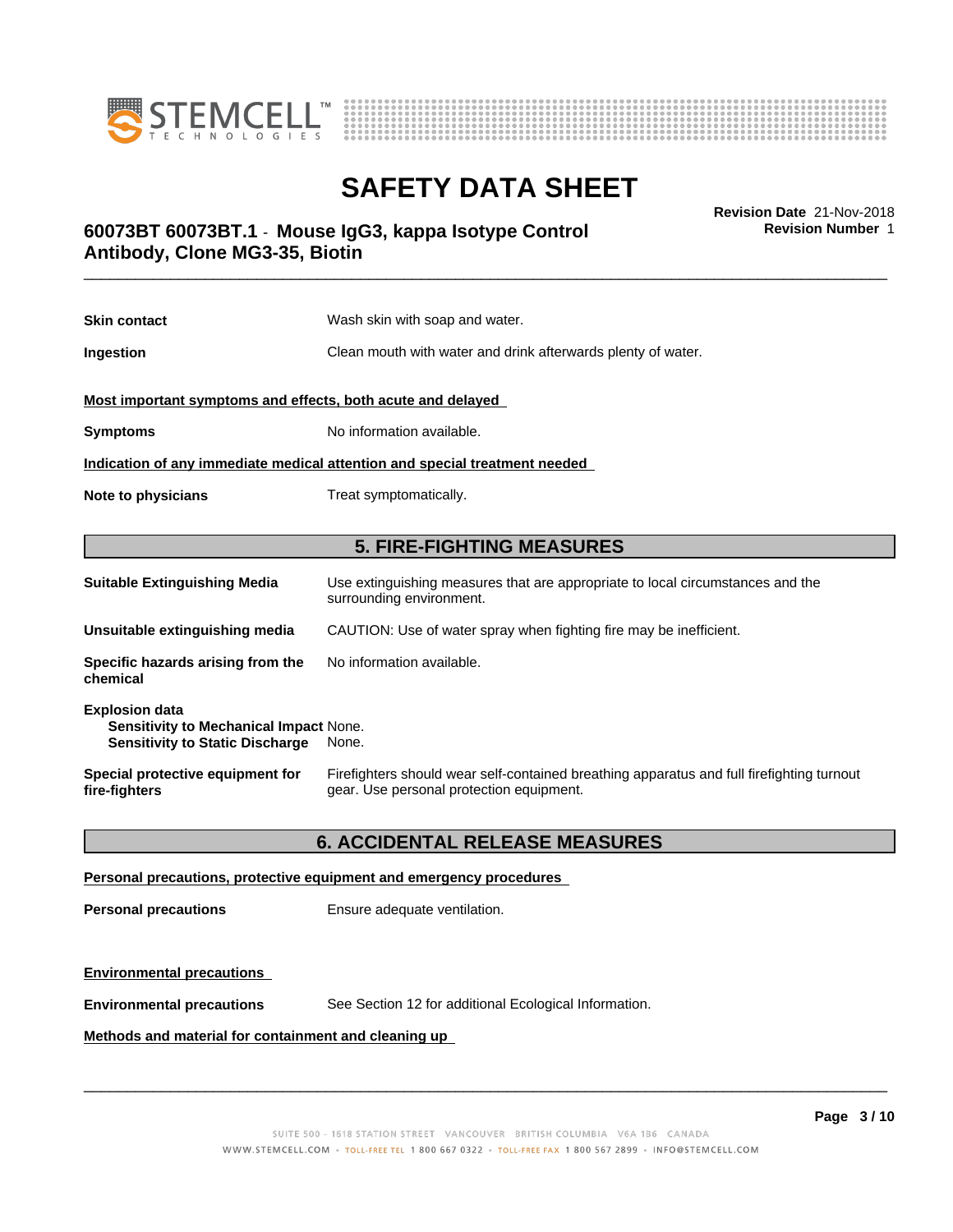



**Revision Number** 1

## \_\_\_\_\_\_\_\_\_\_\_\_\_\_\_\_\_\_\_\_\_\_\_\_\_\_\_\_\_\_\_\_\_\_\_\_\_\_\_\_\_\_\_\_\_\_\_\_\_\_\_\_\_\_\_\_\_\_\_\_\_\_\_\_\_\_\_\_\_\_\_\_\_\_\_\_\_\_\_\_\_\_\_\_\_\_\_\_\_\_\_\_\_ **Revision Date** 21-Nov-2018 **60073BT 60073BT.1** - **Mouse IgG3, kappa Isotype Control Antibody, Clone MG3-35, Biotin**

| <b>Methods for containment</b>         | Prevent further leakage or spillage if safe to do so.                                |  |
|----------------------------------------|--------------------------------------------------------------------------------------|--|
| Methods for cleaning up                | Pick up and transfer to properly labeled containers.                                 |  |
| <b>Prevention of secondary hazards</b> | Clean contaminated objects and areas thoroughly observing environmental regulations. |  |

## **7. HANDLING AND STORAGE**

### **Precautions for safe handling**

**Advice on safe handling** Handle in accordance with good industrial hygiene and safety practice.

## **Conditions for safe storage, including any incompatibilities**

**Storage Conditions** Keep containers tightly closed in a dry, cool and well-ventilated place.

## **8. EXPOSURE CONTROLS/PERSONAL PROTECTION**

# **Control parameters Exposure Limits** This product, as supplied, does not contain any hazardous materials with occupational exposure limits established by the region specific regulatory bodies. **Appropriate engineering controls Engineering controls** Showers Eyewash stations Ventilation systems. **Individual protection measures, such as personal protective equipment Eye/face protection** No special protective equipment required. **Skin and body protection** No special protective equipment required. **Respiratory protection** No protective equipment is needed under normal use conditions. If exposure limits are exceeded or irritation is experienced, ventilation and evacuation may be required.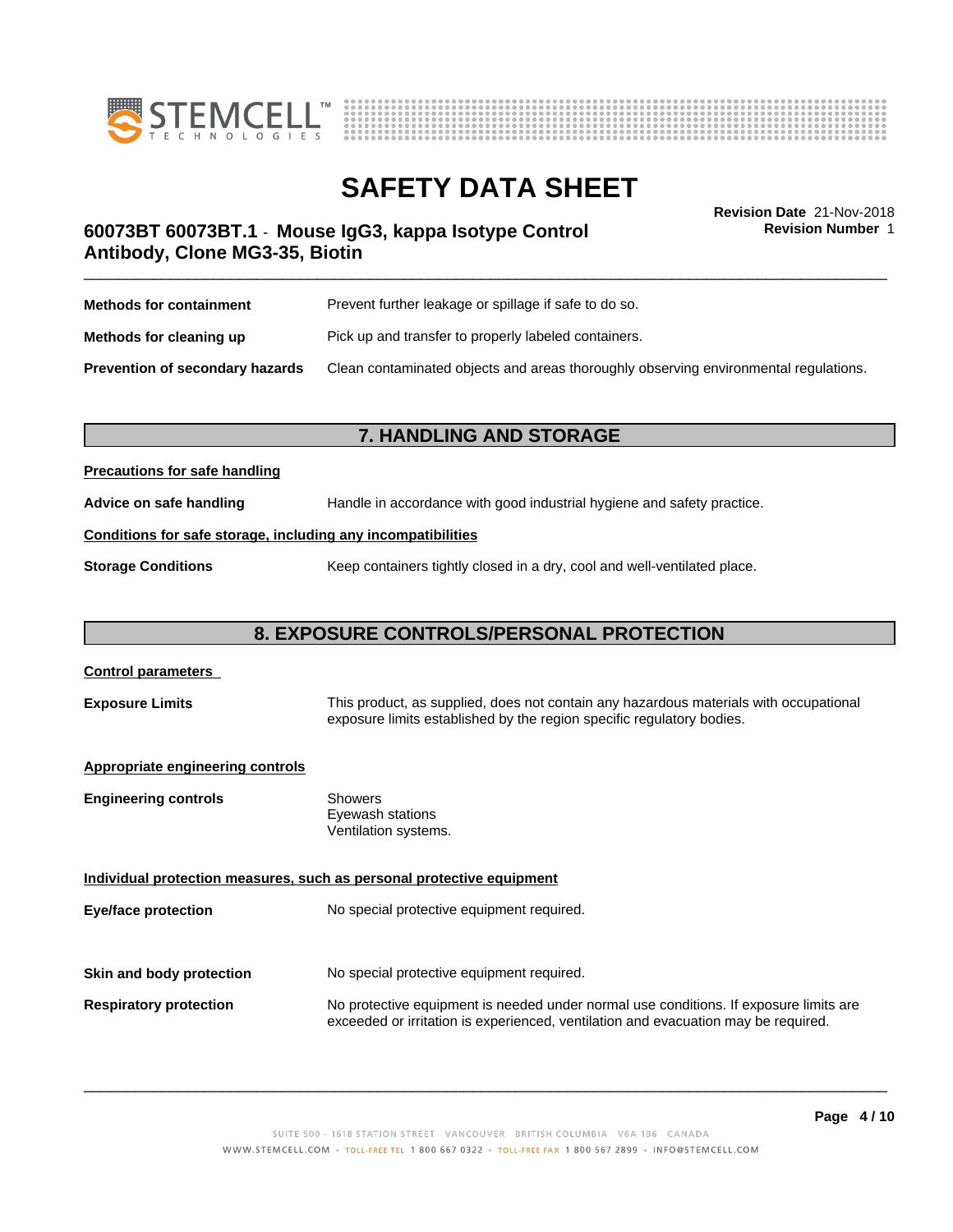



## \_\_\_\_\_\_\_\_\_\_\_\_\_\_\_\_\_\_\_\_\_\_\_\_\_\_\_\_\_\_\_\_\_\_\_\_\_\_\_\_\_\_\_\_\_\_\_\_\_\_\_\_\_\_\_\_\_\_\_\_\_\_\_\_\_\_\_\_\_\_\_\_\_\_\_\_\_\_\_\_\_\_\_\_\_\_\_\_\_\_\_\_\_ **Revision Date** 21-Nov-2018 **60073BT 60073BT.1** - **Mouse IgG3, kappa Isotype Control Antibody, Clone MG3-35, Biotin**

**General hygiene considerations** Handle in accordance with good industrial hygiene and safety practice.

## **9. PHYSICAL AND CHEMICAL PROPERTIES**

## **Information on basic physical and chemical properties**

**Physical state** Liquid Appearance **Clear** 

**Explosive properties**<br> **Oxidizing properties**<br>
No information available **Oxidizing properties Property Remarks •Method Property Remarks •Method pH** No data available None known<br> **Melting point / freezing point** No data available None known **Melting point / freezing point** No data available None known<br> **Boiling point / boiling range** No data available None known **Boiling point / boiling range Flash point No data available None known Evaporation rate Cone Cone Access Mode to Access 10 and 7 and 7 and 7 and 7 and 7 and 7 and 7 and 7 and 7 and 7 and 7 and 7 and 7 and 7 and 7 and 7 and 7 and 7 and 7 and 7 and 7 and 7 and 7 and 7 and 7 and 7 and 7 and 7 Flammability (solid, gas)** No data available None known **Flammability Limit in Air Air 1988 1999 <b>1999 1999**  None known **Upper flammability limit:** No data available **Lower flammability limit:** No data available **Vapor pressure No data available None known Vapor density**<br> **Relative density**<br>
No data available None Known<br>
None known **Relative density No data available and the Shown None known**<br> **Water solubility No data available None known None known Water solubility Solubility in other solvents** No data available None known<br> **Partition coefficient** No data available None known<br>
None known **Partition coefficient**<br> **Autoignition temperature**<br>
No data available None None known<br>
None known **Autoignition temperature No data available None known**<br> **Decomposition temperature** No data available **None known**<br>
None known **Decomposition temperature** No data available<br> **Kinematic viscosity** No data available **Kinematic viscosity No data available None known**<br> **Notata available None known**<br>
Notata available **None known Dynamic viscosity No data available None known** 

**Other Information VOC** Content (%)

**Color** No information available **Odor** No information available **Odor threshold** No information available

**Softening point** No information available **Molecular weight** No information available **Molecular formula No information available**<br>**VOC Content (%)** No information available **Liquid Density** No information available **Bulk density** No information available

## **10. STABILITY AND REACTIVITY**

**Reactivity No information available.** 

 $\overline{\phantom{a}}$  ,  $\overline{\phantom{a}}$  ,  $\overline{\phantom{a}}$  ,  $\overline{\phantom{a}}$  ,  $\overline{\phantom{a}}$  ,  $\overline{\phantom{a}}$  ,  $\overline{\phantom{a}}$  ,  $\overline{\phantom{a}}$  ,  $\overline{\phantom{a}}$  ,  $\overline{\phantom{a}}$  ,  $\overline{\phantom{a}}$  ,  $\overline{\phantom{a}}$  ,  $\overline{\phantom{a}}$  ,  $\overline{\phantom{a}}$  ,  $\overline{\phantom{a}}$  ,  $\overline{\phantom{a}}$ 

**Revision Number** 1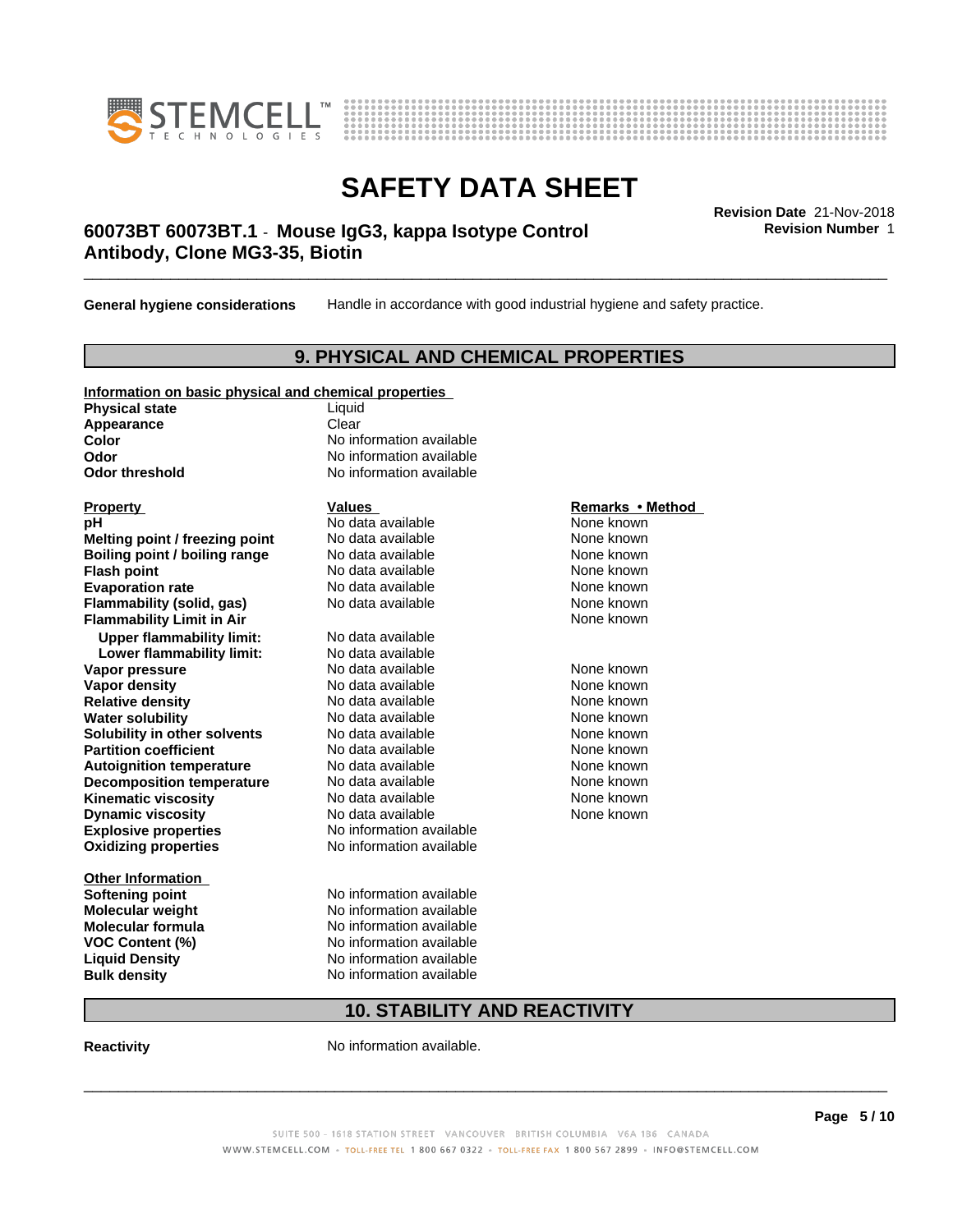



## \_\_\_\_\_\_\_\_\_\_\_\_\_\_\_\_\_\_\_\_\_\_\_\_\_\_\_\_\_\_\_\_\_\_\_\_\_\_\_\_\_\_\_\_\_\_\_\_\_\_\_\_\_\_\_\_\_\_\_\_\_\_\_\_\_\_\_\_\_\_\_\_\_\_\_\_\_\_\_\_\_\_\_\_\_\_\_\_\_\_\_\_\_ **Revision Date** 21-Nov-2018 **60073BT 60073BT.1** - **Mouse IgG3, kappa Isotype Control Antibody, Clone MG3-35, Biotin**

**Revision Number** 1

| <b>Chemical stability</b>                                               | Stable under normal conditions.           |
|-------------------------------------------------------------------------|-------------------------------------------|
| <b>Possibility of hazardous reactions</b> None under normal processing. |                                           |
| <b>Conditions to avoid</b>                                              | None known based on information supplied. |
| Incompatible materials                                                  | None known based on information supplied. |
|                                                                         |                                           |

**Hazardous decomposition products** None known based on information supplied.

## **11. TOXICOLOGICAL INFORMATION**

## **Information on likely routes of exposure**

### **Product Information**

| <b>Inhalation</b>   | Specific test data for the substance or mixture is not available.            |
|---------------------|------------------------------------------------------------------------------|
| Eye contact         | Specific test data for the substance or mixture is not available.            |
| <b>Skin contact</b> | Specific test data for the substance or mixture is not available.            |
| Ingestion           | Specific test data for the substance or mixture is not available.            |
|                     | Symptoms related to the physical, chemical and toxicological characteristics |
|                     |                                                                              |

**Symptoms** No information available.

### **Numerical measures of toxicity**

### **Acute toxicity**

### **The following values are calculated based on chapter 3.1 of the GHS document** .

### **Unknown acute toxicity** 0 % of the mixture consists of ingredient(s) of unknown toxicity

0 % of the mixture consists of ingredient(s) of unknown acute oral toxicity

0 % of the mixture consists of ingredient(s) of unknown acute dermal toxicity

0 % of the mixture consists of ingredient(s) of unknown acute inhalation toxicity (gas)

0 % of the mixture consists of ingredient(s) of unknown acute inhalation toxicity (vapor)

0 % of the mixture consists of ingredient(s) of unknown acute inhalation toxicity (dust/mist)

## **Delayed and immediate effects as well as chronic effects from short and long-term exposure**

**Skin corrosion/irritation** No information available.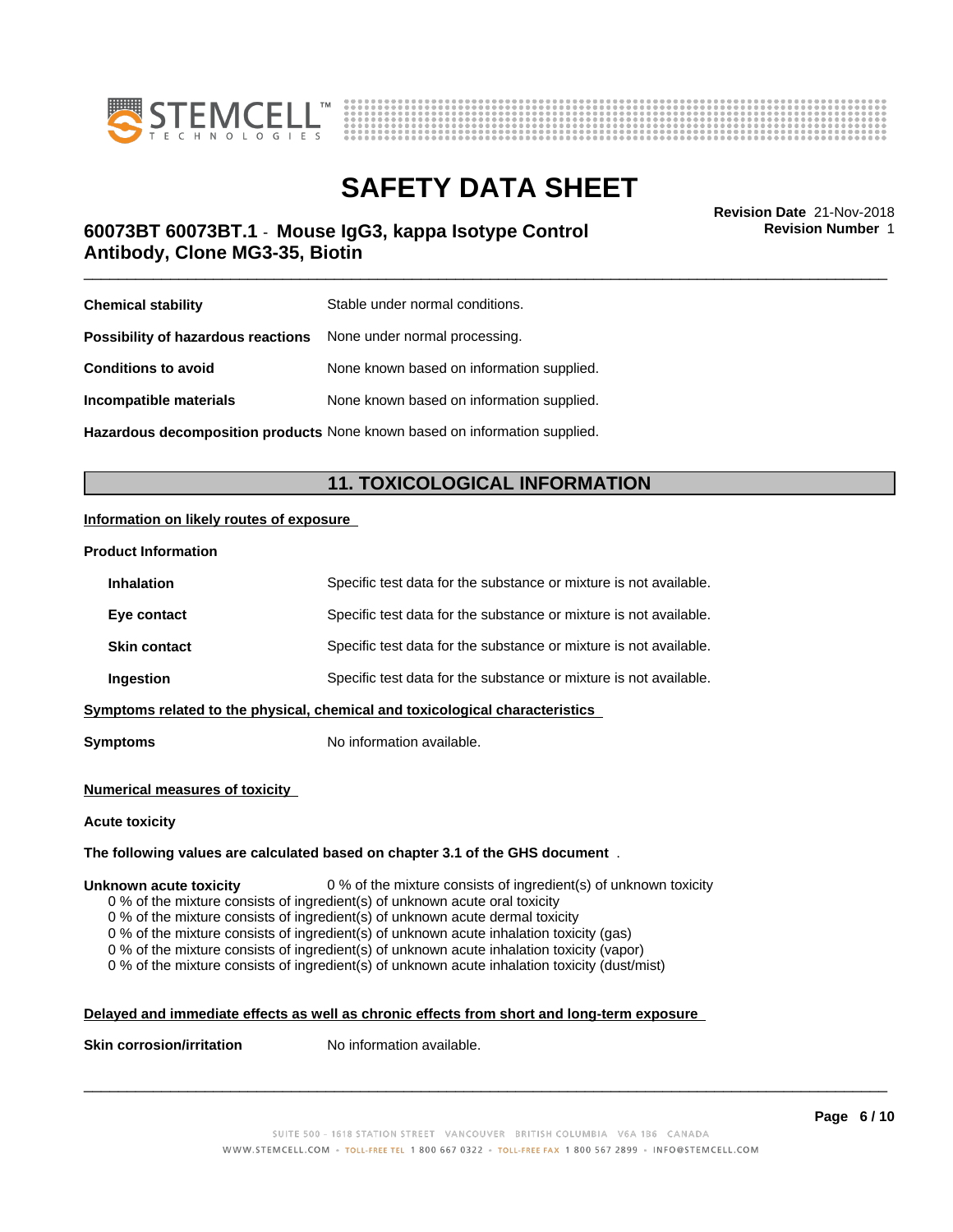



## \_\_\_\_\_\_\_\_\_\_\_\_\_\_\_\_\_\_\_\_\_\_\_\_\_\_\_\_\_\_\_\_\_\_\_\_\_\_\_\_\_\_\_\_\_\_\_\_\_\_\_\_\_\_\_\_\_\_\_\_\_\_\_\_\_\_\_\_\_\_\_\_\_\_\_\_\_\_\_\_\_\_\_\_\_\_\_\_\_\_\_\_\_ **Revision Date** 21-Nov-2018 **60073BT 60073BT.1** - **Mouse IgG3, kappa Isotype Control Antibody, Clone MG3-35, Biotin**

| Serious eye damage/eye irritation | No information available. |
|-----------------------------------|---------------------------|
| Respiratory or skin sensitization | No information available. |
| Germ cell mutagenicity            | No information available. |
| Carcinogenicity                   | No information available. |
| <b>Reproductive toxicity</b>      | No information available. |
| <b>STOT - single exposure</b>     | No information available. |
| <b>STOT - repeated exposure</b>   | No information available. |
| <b>Aspiration hazard</b>          | No information available. |

## **12. ECOLOGICAL INFORMATION**

| <b>Ecotoxicity</b>            | ٠                                  |
|-------------------------------|------------------------------------|
| Persistence and degradability | No information available.          |
| <b>Bioaccumulation</b>        | There is no data for this product. |
| Other adverse effects         | No information available.          |

## **13. DISPOSAL CONSIDERATIONS**

| Waste treatment methods                |                                                                                                                    |
|----------------------------------------|--------------------------------------------------------------------------------------------------------------------|
| Waste from residues/unused<br>products | Dispose of in accordance with local regulations. Dispose of waste in accordance with<br>environmental legislation. |
| Contaminated packaging                 | Do not reuse empty containers.                                                                                     |
| <b>US EPA Waste Number</b>             | P <sub>105</sub>                                                                                                   |

## **14. TRANSPORT INFORMATION**

 $\overline{\phantom{a}}$  ,  $\overline{\phantom{a}}$  ,  $\overline{\phantom{a}}$  ,  $\overline{\phantom{a}}$  ,  $\overline{\phantom{a}}$  ,  $\overline{\phantom{a}}$  ,  $\overline{\phantom{a}}$  ,  $\overline{\phantom{a}}$  ,  $\overline{\phantom{a}}$  ,  $\overline{\phantom{a}}$  ,  $\overline{\phantom{a}}$  ,  $\overline{\phantom{a}}$  ,  $\overline{\phantom{a}}$  ,  $\overline{\phantom{a}}$  ,  $\overline{\phantom{a}}$  ,  $\overline{\phantom{a}}$ 

**Revision Number** 1

**Page 7 / 10**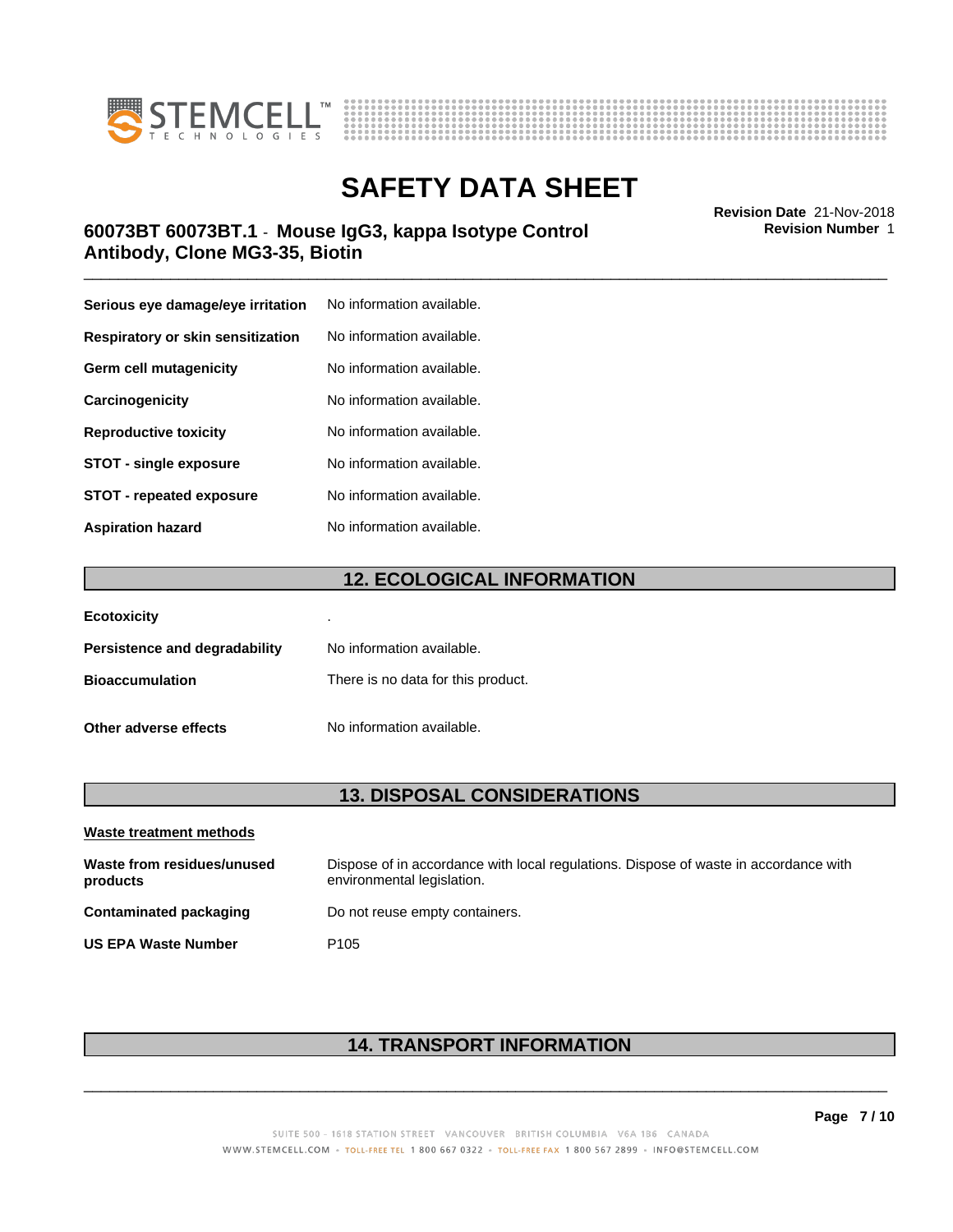



# **SAFETY DATA SHEET**<br>Revision Date 21-Nov-2018

## \_\_\_\_\_\_\_\_\_\_\_\_\_\_\_\_\_\_\_\_\_\_\_\_\_\_\_\_\_\_\_\_\_\_\_\_\_\_\_\_\_\_\_\_\_\_\_\_\_\_\_\_\_\_\_\_\_\_\_\_\_\_\_\_\_\_\_\_\_\_\_\_\_\_\_\_\_\_\_\_\_\_\_\_\_\_\_\_\_\_\_\_\_ **Revision Date** 21-Nov-2018 **60073BT 60073BT.1** - **Mouse IgG3, kappa Isotype Control Antibody, Clone MG3-35, Biotin**

**DOT** Not regulated **TDG** Not regulated **MEX** Not regulated **ICAO** (air) Not regulated **IATA** Not regulated **IMDG** Not regulated **RID** Not regulated **ADR** Not regulated **ADN** Not regulated

## **15. REGULATORY INFORMATION**

| International Inventories |                 |
|---------------------------|-----------------|
| TSCA                      | Complies        |
| <b>DSL/NDSL</b>           | Complies        |
| <b>EINECS/ELINCS</b>      | Complies        |
| ENCS                      | Does not comply |
| <b>IECSC</b>              | Complies        |
| KECL                      | Complies        |
| <b>PICCS</b>              | Complies        |
| AICS                      | Complies        |
|                           |                 |

 **Legend:**

 **TSCA** - United States Toxic Substances Control Act Section 8(b) Inventory

 **DSL/NDSL** - Canadian Domestic Substances List/Non-Domestic Substances List

 **EINECS/ELINCS** - European Inventory of Existing Chemical Substances/European List of Notified Chemical Substances

 **ENCS** - Japan Existing and New Chemical Substances

 **IECSC** - China Inventory of Existing Chemical Substances

 **KECL** - Korean Existing and Evaluated Chemical Substances

 **PICCS** - Philippines Inventory of Chemicals and Chemical Substances

 **AICS** - Australian Inventory of Chemical Substances

## **US Federal Regulations**

### **SARA 313**

Section 313 of Title III of the Superfund Amendments and Reauthorization Act of 1986 (SARA). This product does not contain any chemicals which are subject to the reporting requirements of the Act and Title 40 of the Code of Federal Regulations, Part 372.

 $\overline{\phantom{a}}$  ,  $\overline{\phantom{a}}$  ,  $\overline{\phantom{a}}$  ,  $\overline{\phantom{a}}$  ,  $\overline{\phantom{a}}$  ,  $\overline{\phantom{a}}$  ,  $\overline{\phantom{a}}$  ,  $\overline{\phantom{a}}$  ,  $\overline{\phantom{a}}$  ,  $\overline{\phantom{a}}$  ,  $\overline{\phantom{a}}$  ,  $\overline{\phantom{a}}$  ,  $\overline{\phantom{a}}$  ,  $\overline{\phantom{a}}$  ,  $\overline{\phantom{a}}$  ,  $\overline{\phantom{a}}$ 

**Revision Number** 1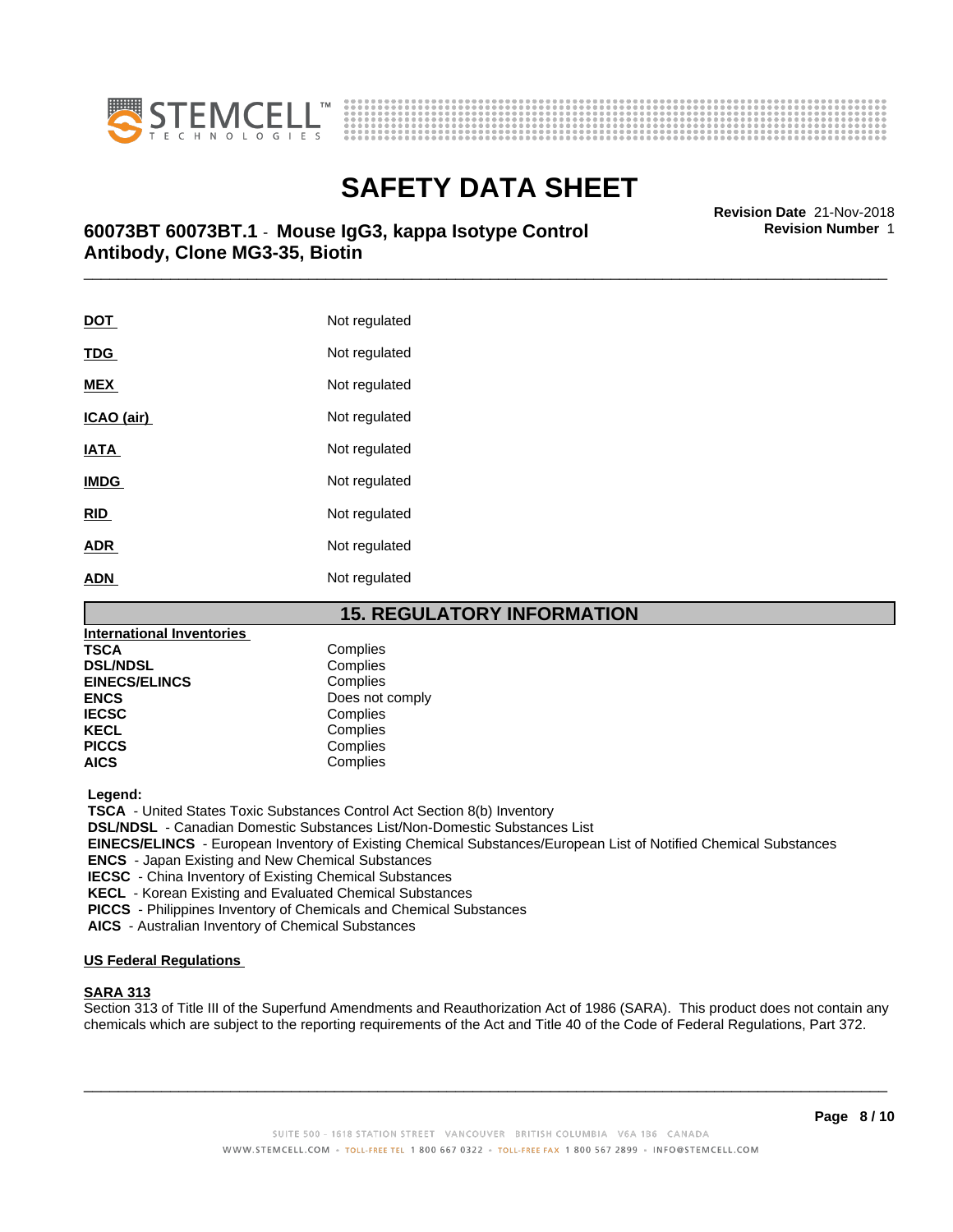



**Revision Number** 1

## \_\_\_\_\_\_\_\_\_\_\_\_\_\_\_\_\_\_\_\_\_\_\_\_\_\_\_\_\_\_\_\_\_\_\_\_\_\_\_\_\_\_\_\_\_\_\_\_\_\_\_\_\_\_\_\_\_\_\_\_\_\_\_\_\_\_\_\_\_\_\_\_\_\_\_\_\_\_\_\_\_\_\_\_\_\_\_\_\_\_\_\_\_ **Revision Date** 21-Nov-2018 **60073BT 60073BT.1** - **Mouse IgG3, kappa Isotype Control Antibody, Clone MG3-35, Biotin**

| SARA 311/312 Hazard Categories    |    |  |
|-----------------------------------|----|--|
| Acute health hazard               | No |  |
| <b>Chronic Health Hazard</b>      | No |  |
| Fire hazard                       | No |  |
| Sudden release of pressure hazard | N٥ |  |
| <b>Reactive Hazard</b>            | No |  |

### **CWA (Clean WaterAct)**

This product does not contain any substances regulated as pollutants pursuant to the Clean Water Act (40 CFR 122.21 and 40 CFR 122.42).

### **CERCLA**

This material, as supplied, does not contain any substances regulated as hazardous substances under the Comprehensive Environmental Response Compensation and Liability Act (CERCLA) (40 CFR 302) or the Superfund Amendments and Reauthorization Act (SARA) (40 CFR 355). There may be specific reporting requirements at the local, regional, or state level pertaining to releases of this material.

## **US State Regulations**

### **California Proposition 65**

This product does not contain any Proposition 65 chemicals.

### **U.S. State Right-to-Know Regulations**

### **US State Regulations**

| Chemical name                         | New Jersey | <b>Massachusetts</b> | Pennsylvania |
|---------------------------------------|------------|----------------------|--------------|
| Water<br>7732-18-5                    |            |                      |              |
| Sodium Phosphate Dibasic<br>7558-79-4 |            |                      |              |
| Sodium Azide<br>26628-22-8            |            |                      |              |

### **U.S. EPA Label Information**

**EPA Pesticide Registration Number** Not applicable

## **16. OTHER INFORMATION, INCLUDING DATE OF PREPARATION OF THE LAST REVISION**

**Prepared By, State Control. STEMCELL Technologies Canada Inc.**